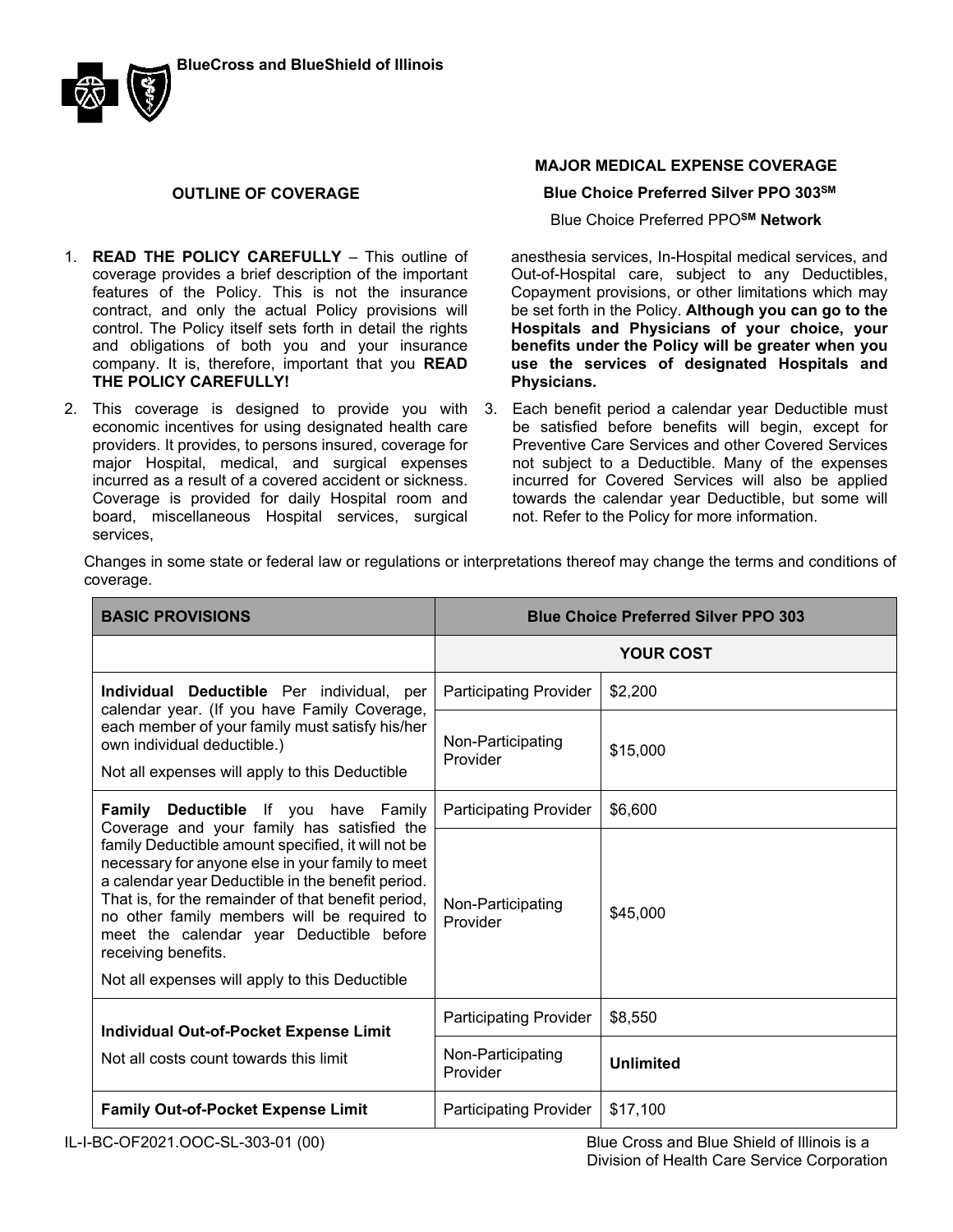| Not all costs count towards this limit                                                                                                                                                                                                                                                                                                                                                                                                                                         | Non-Participating<br>Provider | <b>Unlimited</b>                                    |  |
|--------------------------------------------------------------------------------------------------------------------------------------------------------------------------------------------------------------------------------------------------------------------------------------------------------------------------------------------------------------------------------------------------------------------------------------------------------------------------------|-------------------------------|-----------------------------------------------------|--|
| Inpatient Hospitals Benefits Including, but not limited to Daily bed, board and general nursing care, and ancillary<br>services (i.e., operating rooms, drugs, surgical dressings, and lab work).                                                                                                                                                                                                                                                                              |                               |                                                     |  |
|                                                                                                                                                                                                                                                                                                                                                                                                                                                                                | <b>YOUR COST</b>              |                                                     |  |
|                                                                                                                                                                                                                                                                                                                                                                                                                                                                                | <b>Participating Provider</b> | 50% of the Eligible Charge                          |  |
| <b>Inpatient Hospital Covered Services</b>                                                                                                                                                                                                                                                                                                                                                                                                                                     | Non-Participating<br>Provider | 50% of the Eligible Charge                          |  |
|                                                                                                                                                                                                                                                                                                                                                                                                                                                                                | <b>Participating Provider</b> | \$850 per admission                                 |  |
| <b>Inpatient Hospital Copayment</b>                                                                                                                                                                                                                                                                                                                                                                                                                                            | Non-Participating<br>Provider | \$2,000 per admission                               |  |
| Outpatient Hospital Benefits Including, but not limited to Surgery, diagnostic services, radiation, therapy,<br>chemotherapy, electroconvulsive therapy, renal dialysis treatments and continuous ambulatory peritoneal dialysis<br>treatment, coordinated home care program, pre-admission testing, partial hospitalization treatment program,<br>autism spectrum disorders, habilitative services, surgical implants, maternity services, abortion care, and urgent<br>care. |                               |                                                     |  |
| <b>Outpatient Hospital Covered Services</b>                                                                                                                                                                                                                                                                                                                                                                                                                                    | <b>Participating Provider</b> | 50% of the Eligible Charge                          |  |
| (except for surgical sterilization procedure)                                                                                                                                                                                                                                                                                                                                                                                                                                  | Non-Participating<br>Provider | 50% of the Eligible Charge                          |  |
| <b>Surgical sterilization procedure</b>                                                                                                                                                                                                                                                                                                                                                                                                                                        | <b>Participating Provider</b> | None                                                |  |
|                                                                                                                                                                                                                                                                                                                                                                                                                                                                                | Non-Participating<br>Provider | 50% of the Eligible Charge                          |  |
| <b>Outpatient Diagnostic X-Ray Services from</b><br>a Participating Provider                                                                                                                                                                                                                                                                                                                                                                                                   | <b>Freestanding Facility</b>  | 30% of the Eligible Charge                          |  |
|                                                                                                                                                                                                                                                                                                                                                                                                                                                                                | Hospital                      | 50% of the Eligible Charge                          |  |
| <b>Outpatient Diagnostic X-Ray Services from</b><br>a Non-Participating Provider                                                                                                                                                                                                                                                                                                                                                                                               | 50% of the Eligible Charge    |                                                     |  |
| <b>Outpatient Laboratory from a Participating</b>                                                                                                                                                                                                                                                                                                                                                                                                                              | <b>Freestanding Facility</b>  | 30% of the Eligible Charge                          |  |
| <b>Provider</b>                                                                                                                                                                                                                                                                                                                                                                                                                                                                | <b>Hospital Setting</b>       | 50% of the Eligible Charge                          |  |
| <b>Outpatient Laboratory Services from a Non-</b><br><b>Participating Provider</b>                                                                                                                                                                                                                                                                                                                                                                                             | 50% of the Eligible Charge    |                                                     |  |
| <b>Outpatient Surgery from a Participating</b><br>Provider                                                                                                                                                                                                                                                                                                                                                                                                                     | <b>Freestanding Facility</b>  | \$600 per visit, then 30% of the Eligible<br>Charge |  |
|                                                                                                                                                                                                                                                                                                                                                                                                                                                                                | Hospital                      | \$600 per visit, then 50% of the Eligible<br>Charge |  |
| <b>Outpatient Surgery from a Non-</b><br>\$2,000 Copayment, then 50% of the Eligible Charge<br><b>Participating Provider</b>                                                                                                                                                                                                                                                                                                                                                   |                               |                                                     |  |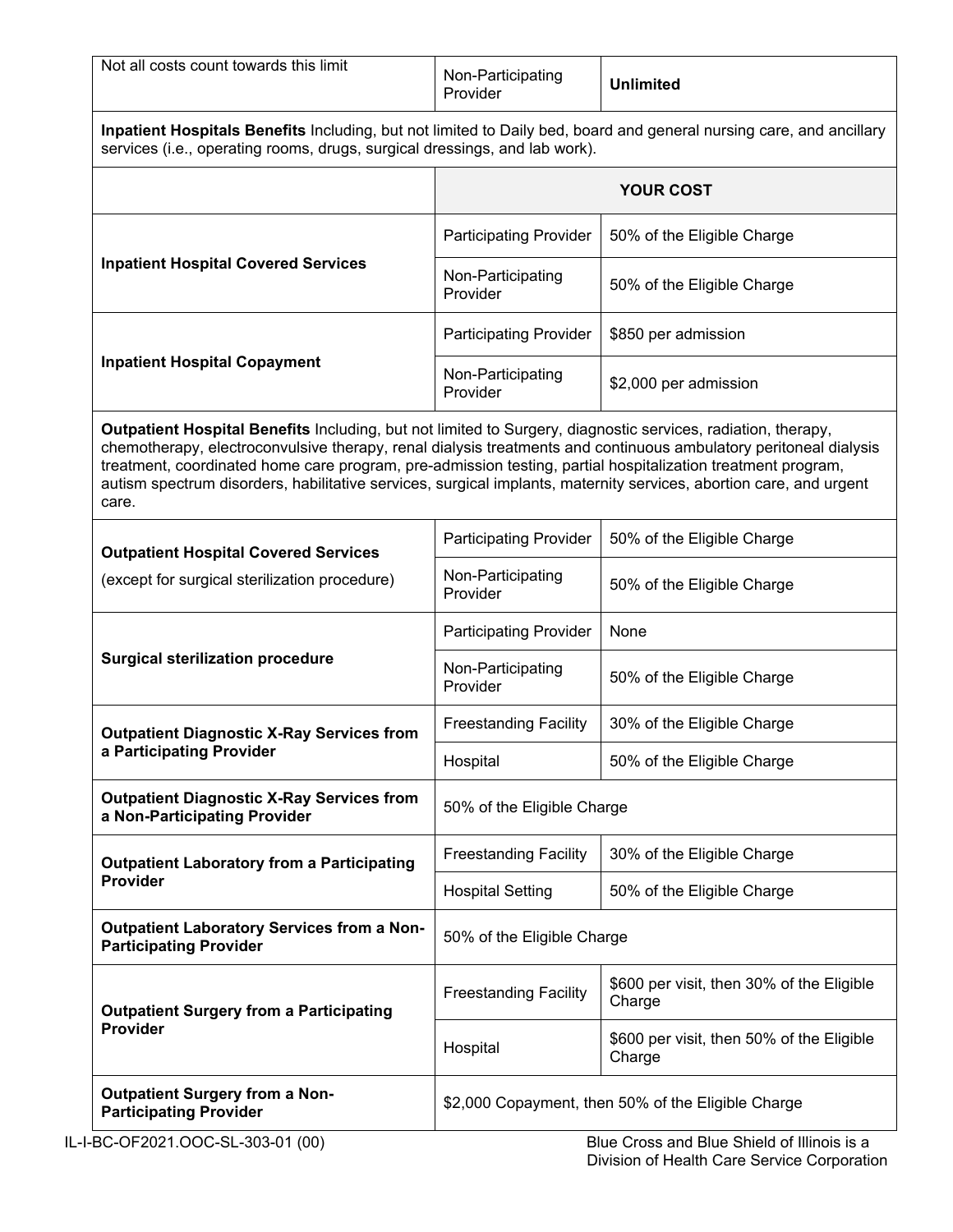| <b>Certain Diagnostic Tests from a</b><br><b>Participating Provider: Computerized</b>                                                                                                                                                                                                                                                                                                                                                                                                                                                                                                                                                                                                                                                                                                                                                                                                                                                   | <b>Freestanding Facility</b>   |                               | 30% of the Eligible Charge                                   |
|-----------------------------------------------------------------------------------------------------------------------------------------------------------------------------------------------------------------------------------------------------------------------------------------------------------------------------------------------------------------------------------------------------------------------------------------------------------------------------------------------------------------------------------------------------------------------------------------------------------------------------------------------------------------------------------------------------------------------------------------------------------------------------------------------------------------------------------------------------------------------------------------------------------------------------------------|--------------------------------|-------------------------------|--------------------------------------------------------------|
| Tomography (CT Scan), Positron Emission<br>Tomography (PET Scan), Magnetic<br><b>Resonance Imaging (MRI)</b>                                                                                                                                                                                                                                                                                                                                                                                                                                                                                                                                                                                                                                                                                                                                                                                                                            | Hospital                       |                               | 50% of the Eligible Charge                                   |
| <b>Certain Diagnostic Tests from a Non-</b><br><b>Participating Provider: Computerized</b><br>Tomography (CT Scan), Positron Emission<br>Tomography (PET Scan), Magnetic<br><b>Resonance Imaging (MRI)</b>                                                                                                                                                                                                                                                                                                                                                                                                                                                                                                                                                                                                                                                                                                                              | 50% of the Eligible Charge     |                               |                                                              |
| <b>Urgent Care Facility visit from a</b><br><b>Participating Provider</b>                                                                                                                                                                                                                                                                                                                                                                                                                                                                                                                                                                                                                                                                                                                                                                                                                                                               |                                | \$15 per visit, no Deductible |                                                              |
|                                                                                                                                                                                                                                                                                                                                                                                                                                                                                                                                                                                                                                                                                                                                                                                                                                                                                                                                         | <b>Hospital Emergency Care</b> |                               |                                                              |
|                                                                                                                                                                                                                                                                                                                                                                                                                                                                                                                                                                                                                                                                                                                                                                                                                                                                                                                                         |                                | <b>YOUR COST</b>              |                                                              |
| <b>Emergency Accident Care from either a</b><br><b>Participating or Non-Participating Provider</b>                                                                                                                                                                                                                                                                                                                                                                                                                                                                                                                                                                                                                                                                                                                                                                                                                                      | 50% of the Eligible Charge     |                               |                                                              |
| <b>Emergency Medical Care, Mental Illness, or</b><br><b>Substance Use Disorder services provided</b><br>in a Hospital emergency department from<br>either a Participating or Non-Participating<br><b>Provider</b>                                                                                                                                                                                                                                                                                                                                                                                                                                                                                                                                                                                                                                                                                                                       | 50% of the Eligible Charge     |                               |                                                              |
| <b>Emergency department services that are</b><br>not Emergency Accident Care, Emergency                                                                                                                                                                                                                                                                                                                                                                                                                                                                                                                                                                                                                                                                                                                                                                                                                                                 | <b>Participating Provider</b>  |                               | 50% of the Eligible Charge                                   |
| Medical Care, or Mental Illness, or<br><b>Substance Use Disorder services provided</b><br>in a Hospital emergency department                                                                                                                                                                                                                                                                                                                                                                                                                                                                                                                                                                                                                                                                                                                                                                                                            | Non Participating Provider     |                               | 50% of the Eligible Charge                                   |
| <b>Emergency Room Copayment</b><br>(waived if admitted to the Hospital as an<br>Inpatient immediately following emergency<br>treatment)                                                                                                                                                                                                                                                                                                                                                                                                                                                                                                                                                                                                                                                                                                                                                                                                 | \$1,000 per occurrence         |                               |                                                              |
| Physician Benefits Surgery, anesthesia, assistant surgeon, medical care, treatment of illness, consultations,<br>mammograms, outpatient periodic health examinations, routine pediatric care, diagnostic services, injected<br>medicines, amino acid-based elemental formulas, electroconvulsive therapy, radiation therapy, chemotherapy,<br>cancer medications, outpatient rehabilitative therapy, autism spectrum disorders, habilitative services, rehabilitative<br>services, outpatient respiratory therapy, chiropractic and osteopathic manipulation, hearing screening, diabetes self-<br>management training and education, pediatric vision care, dental accident care, family planning services, outpatient<br>contraceptive services, bone mass measurement and osteoporosis, investigational cancer treatment, infertility<br>treatment, mastectomy related services, maternity services, abortion care, and urgent care. |                                |                               |                                                              |
|                                                                                                                                                                                                                                                                                                                                                                                                                                                                                                                                                                                                                                                                                                                                                                                                                                                                                                                                         |                                | <b>YOUR COST</b>              |                                                              |
|                                                                                                                                                                                                                                                                                                                                                                                                                                                                                                                                                                                                                                                                                                                                                                                                                                                                                                                                         | <b>Participating Provider</b>  |                               | \$200 per visit, then 50% of the<br><b>Maximum Allowance</b> |
| <b>Surgical/Medical Covered Services</b>                                                                                                                                                                                                                                                                                                                                                                                                                                                                                                                                                                                                                                                                                                                                                                                                                                                                                                | Non-Participating<br>Provider  |                               | 50% of the Maximum Allowance                                 |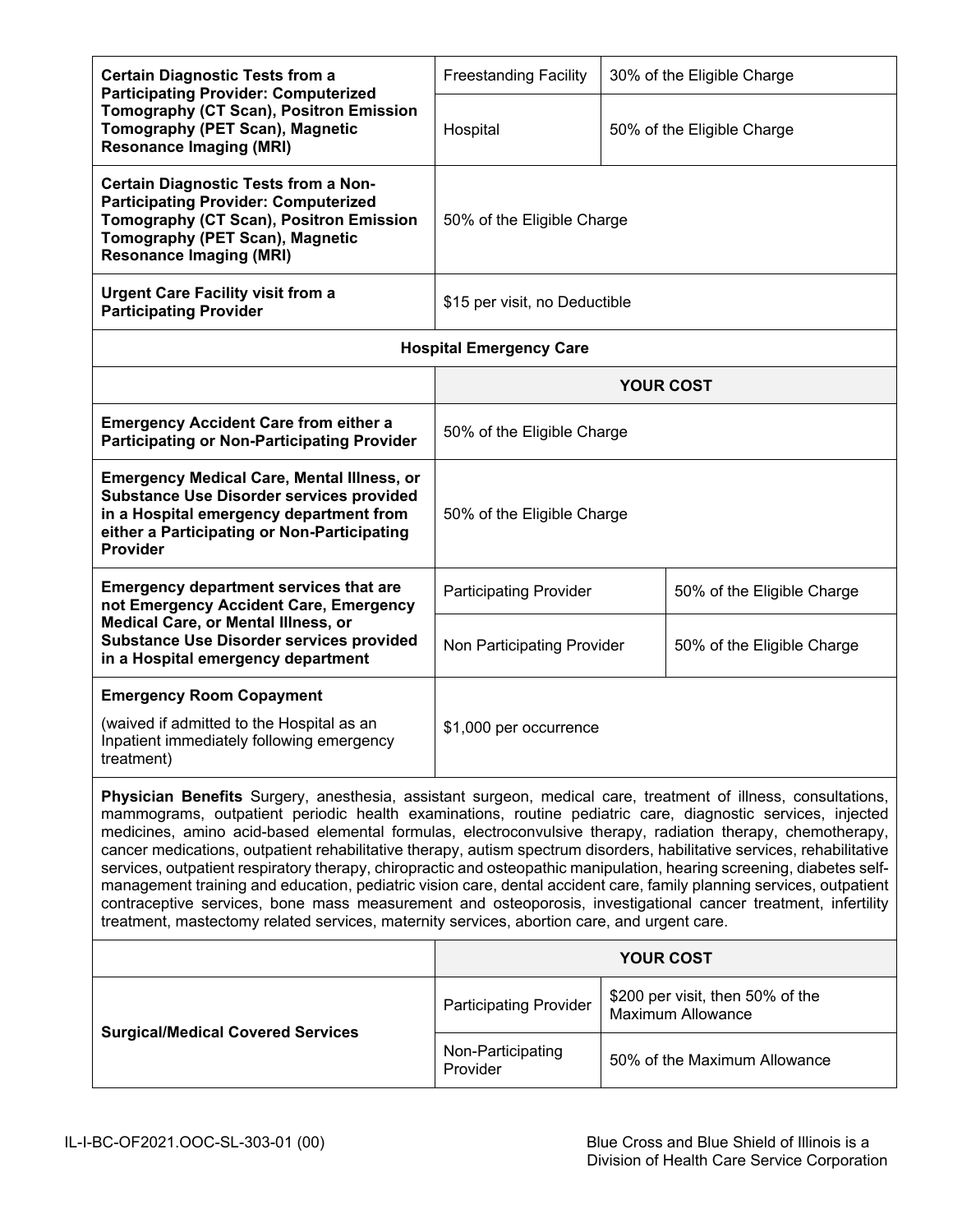|                                                                                                                                                                                                                                                                   | <b>Participating Provider</b>                                                            | \$10 per visit, no Deductible |  |
|-------------------------------------------------------------------------------------------------------------------------------------------------------------------------------------------------------------------------------------------------------------------|------------------------------------------------------------------------------------------|-------------------------------|--|
| <b>Outpatient office visits</b>                                                                                                                                                                                                                                   | Non-Participating<br>Provider                                                            | 50% of the Maximum Allowance  |  |
| <b>Outpatient Specialist office visits</b>                                                                                                                                                                                                                        | <b>Participating Provider</b>                                                            | 50% of the Maximum Allowance  |  |
|                                                                                                                                                                                                                                                                   | Non-Participating<br>Provider                                                            | 50% of the Maximum Allowance  |  |
| <b>Surgical sterilization procedures</b>                                                                                                                                                                                                                          | <b>Participating Provider</b>                                                            | None                          |  |
|                                                                                                                                                                                                                                                                   | Non-Participating<br>Provider                                                            | 50% of the Maximum Allowance  |  |
| <b>Outpatient Mental Illness and Substance</b><br><b>Use Disorder Office Visit (Participating</b><br>Providers)                                                                                                                                                   | 50% of the Maximum Allowance                                                             |                               |  |
| <b>Chiropractic and Osteopathic Manipulation</b>                                                                                                                                                                                                                  | 25 visit maximum per calendar year                                                       |                               |  |
| <b>Naprapathic Services</b>                                                                                                                                                                                                                                       | 15 visit maximum per calendar year                                                       |                               |  |
| <b>Emergency Accident Care from either a</b><br><b>Participating or Non-Participating Provider</b>                                                                                                                                                                | 50% of the Maximum Allowance                                                             |                               |  |
| <b>Emergency Medical Care, Mental Illness or</b><br><b>Substance Use Disorder services provided</b><br>in a Hospital emergency department from<br>either a Participating or Non-Participating<br><b>Provider</b>                                                  | 50% of the Maximum Allowance                                                             |                               |  |
| <b>Emergency department services that are</b><br>not Emergency Accident Care, Emergency                                                                                                                                                                           | <b>Participating Provider</b>                                                            | 50% of the Eligible Charge    |  |
| <b>Medical Care, Mental Illness, or Substance</b><br>Use Disorder services provided in a<br><b>Hospital emergency department</b>                                                                                                                                  | Non-Participating Provider                                                               | 50% of the Eligible Charge    |  |
| <b>Other (Miscellaneous) Covered Services</b><br><b>Blood and blood components; Ambulance</b><br><b>Transportation, medical and surgical</b><br>dressings, supplies, casts and splints,<br>prosthetic devices, orthotic devices and<br>durable medical equipment. | 50% of Eligible Charge, Ambulance Transportation Eligible<br>Charge or Maximum Allowance |                               |  |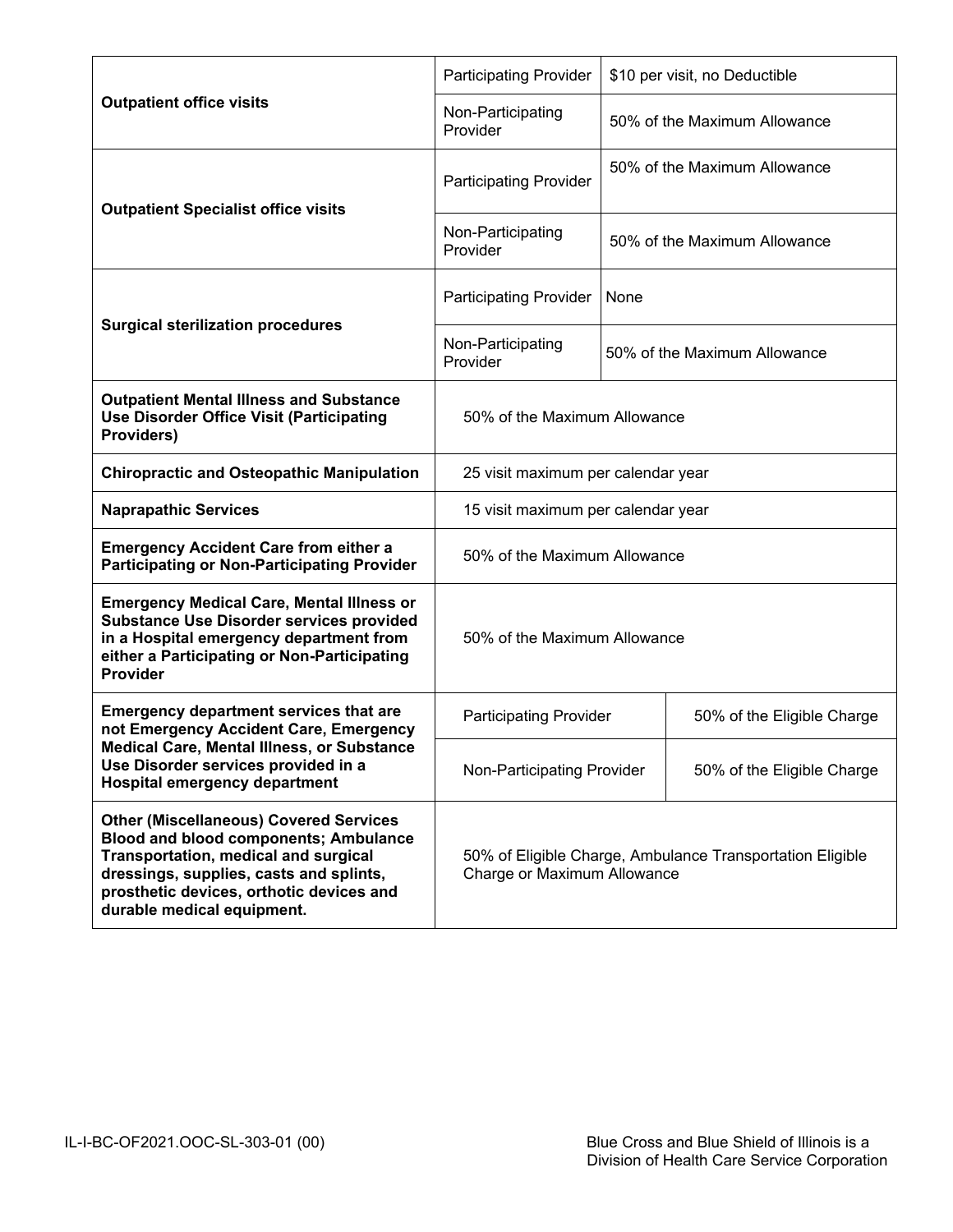| <b>Preventive</b><br>Care<br><b>Services</b><br>from<br>a<br>Participating Provider Benefits will<br>be<br>provided for the following Covered Services and<br>will not be subject to Coinsurance, Deductible,<br>Copayment or dollar maximum (to<br>be<br>implemented in the quantities and within the<br>time period allowed under the applicable law or<br>regulatory guidance): Evidence-based items or<br>services that have in effect a rating of "A" or "B"<br>in the current recommendations of the United<br>States Preventive Services Task Force<br>(USPSTF); immunizations recommended by<br>the Advisory Committee on Immunization<br>Practices of the Centers for Disease Control<br>and prevention with respect to the individual<br>involved; evidenced-informed preventive care<br>screenings<br>provided<br>for<br>the<br>and<br>in.<br>comprehensive guidelines supported by the<br>Health Resources and Services Administration<br>(HRSA) for infants, children, and adolescents;<br>and additional preventive care and screenings<br>provided for in comprehensive guidelines<br>supported by the HRSA. For purposes of this<br>benefit, the current recommendations of the<br>USPSTF regarding breast cancer screening<br>and mammography and prevention will be<br>considered the most current (other than those<br>issued in or around November 2009). | None                                            |                                                                         |  |
|-------------------------------------------------------------------------------------------------------------------------------------------------------------------------------------------------------------------------------------------------------------------------------------------------------------------------------------------------------------------------------------------------------------------------------------------------------------------------------------------------------------------------------------------------------------------------------------------------------------------------------------------------------------------------------------------------------------------------------------------------------------------------------------------------------------------------------------------------------------------------------------------------------------------------------------------------------------------------------------------------------------------------------------------------------------------------------------------------------------------------------------------------------------------------------------------------------------------------------------------------------------------------------------------------------------------------------------------------------------------------------|-------------------------------------------------|-------------------------------------------------------------------------|--|
| <b>Preventive Care Services from a Non-</b><br><b>Participating Provider</b>                                                                                                                                                                                                                                                                                                                                                                                                                                                                                                                                                                                                                                                                                                                                                                                                                                                                                                                                                                                                                                                                                                                                                                                                                                                                                                  | 50% of the Eligible Charge or Maximum Allowance |                                                                         |  |
| Virtual Visits Benefits will be provided for<br>Covered Services described in the Policy for the<br>diagnosis and treatment of non-emergency<br>medical and behavioral health injuries or<br>illnesses in situations when a Virtual Provider<br>determines that such diagnosis and treatment<br>can be conducted without an in-person primary<br>care office visit, convenient care, urgent care,<br>emergency room or behavioral health office<br>visit.                                                                                                                                                                                                                                                                                                                                                                                                                                                                                                                                                                                                                                                                                                                                                                                                                                                                                                                     | \$10 per visit, no deductible                   |                                                                         |  |
| <b>Telehealth and Telemedicine Services</b>                                                                                                                                                                                                                                                                                                                                                                                                                                                                                                                                                                                                                                                                                                                                                                                                                                                                                                                                                                                                                                                                                                                                                                                                                                                                                                                                   | <b>Participating Provider</b>                   | \$10 per visit, no deductible                                           |  |
|                                                                                                                                                                                                                                                                                                                                                                                                                                                                                                                                                                                                                                                                                                                                                                                                                                                                                                                                                                                                                                                                                                                                                                                                                                                                                                                                                                               | Non-Participating<br>Provider                   | 50% of the Eligible Charge or<br>Maximum Allowance, after<br>deductible |  |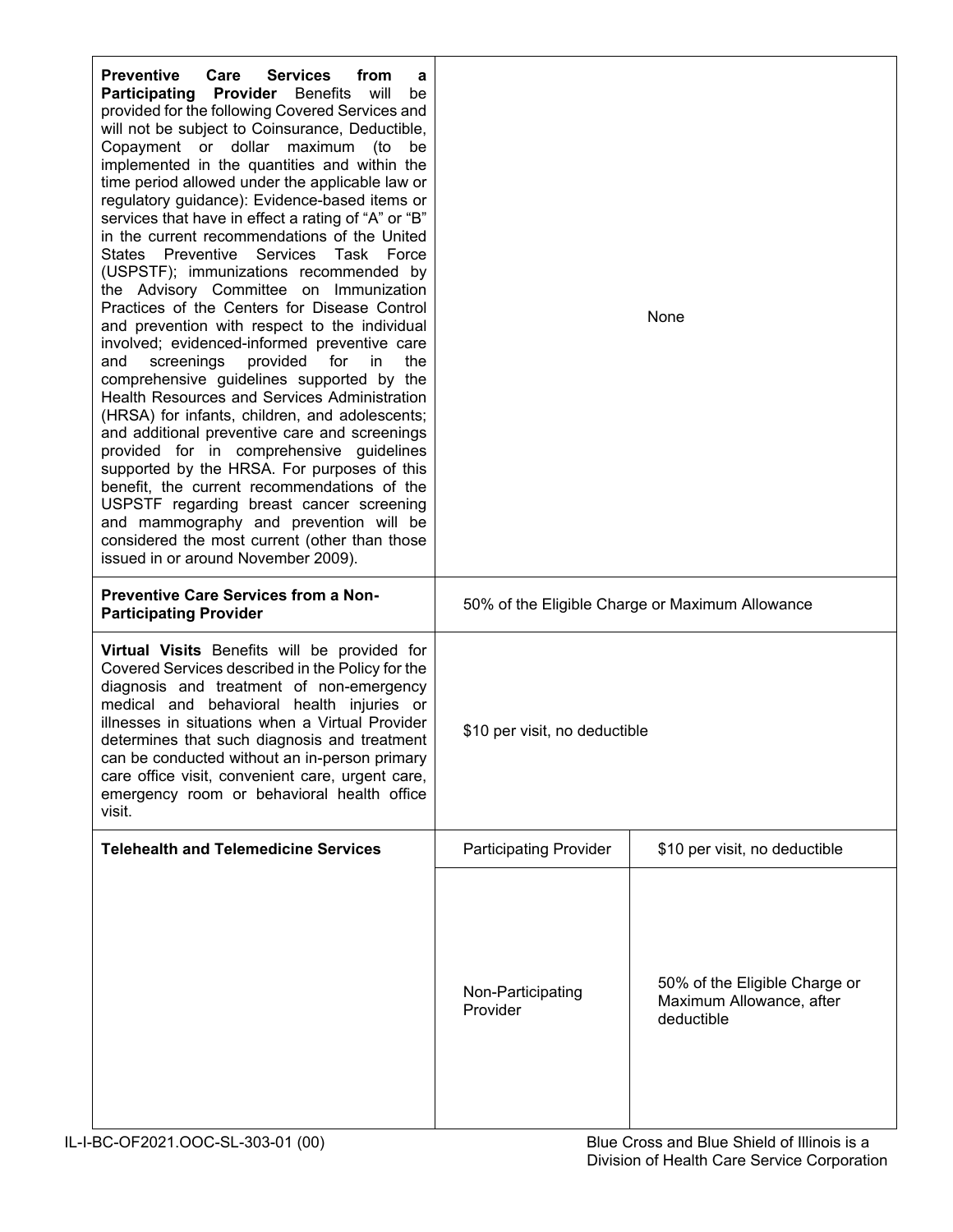| <b>Outpatient Infusion Therapy Benefits for</b>                   | Home, Office, or<br><b>Infusion Suites</b>    | \$100 per visit, no Deductible                     |  |
|-------------------------------------------------------------------|-----------------------------------------------|----------------------------------------------------|--|
| routine Maintenance Drugs from a<br><b>Participating Provider</b> | <b>Outpatient Hospital</b>                    | \$1,000 per visit, no Deductible                   |  |
| <b>Non-Maintenance Drugs</b>                                      | <b>Participating Provider</b>                 | 50% of the Eligible Charge or Maximum<br>Allowance |  |
|                                                                   | Non-Participating<br>Provider                 | 50% of the Eligible Charge or Maximum<br>Allowance |  |
|                                                                   | Hearing Aid Benefits for Individuals under 19 |                                                    |  |
| <b>Benefit Period</b>                                             | 24 months                                     |                                                    |  |
| Benefit maximum                                                   | None                                          |                                                    |  |
| Benefit payment level                                             | 50% of the Maximum Allowance                  |                                                    |  |
| Number of Hearing Aids per ear, each Benefit<br>Period            | One                                           |                                                    |  |
| <b>Hearing Aid Benefits for Individuals over 19</b>               |                                               |                                                    |  |
| <b>Benefit Period</b>                                             | 24 months                                     |                                                    |  |
| Benefit maximum                                                   | \$2,500 per ear, per Benefit Period           |                                                    |  |
| Benefit payment level                                             | 50% of the Maximum Allowance                  |                                                    |  |

\*The calendar year Deductible, Copayment amount and out-of-pocket expense limit amounts may be subject to change or increase as permitted by applicable law or regulatory guidance.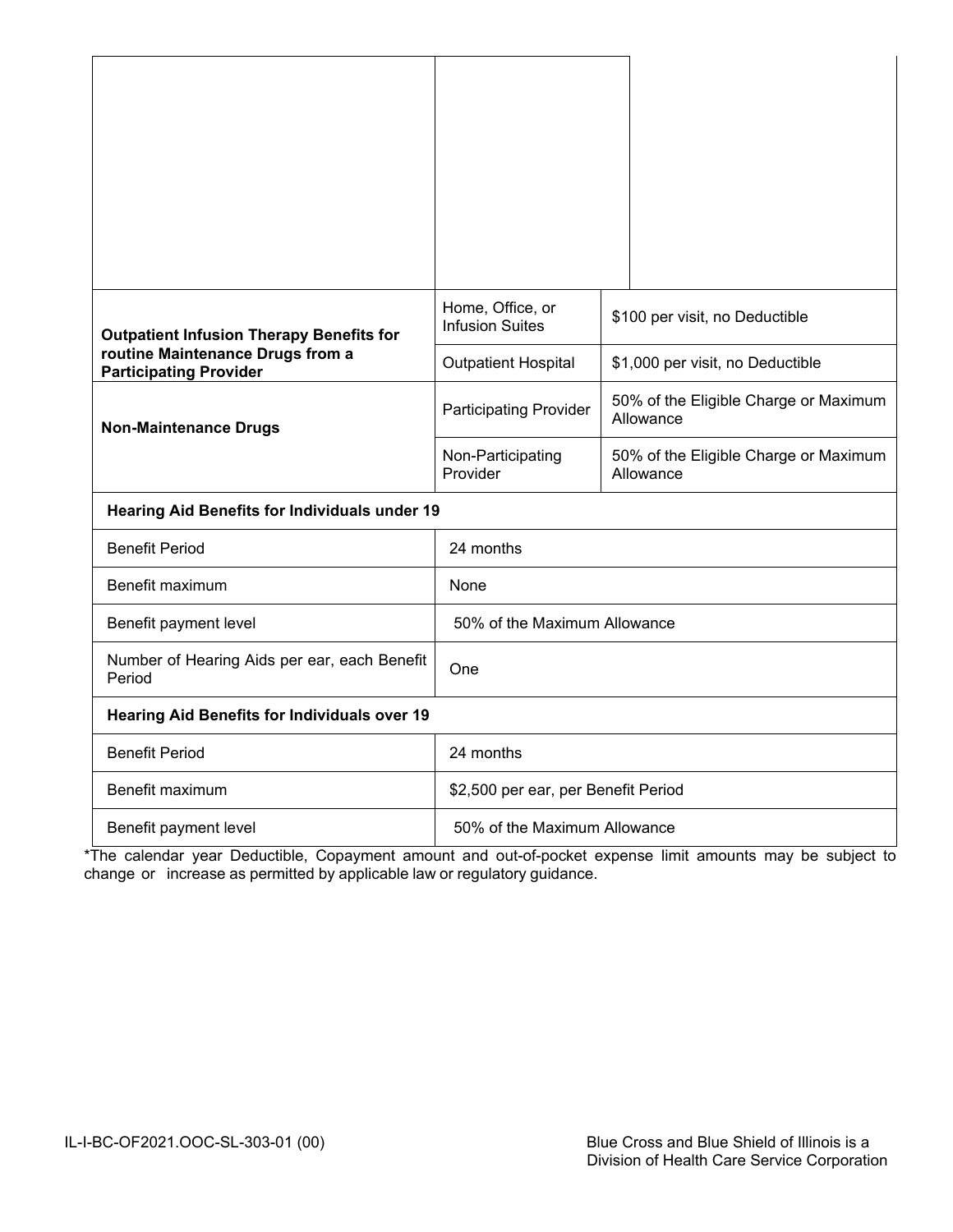# **OUTPATIENT PRESCRIPTION DRUG PROGRAM BENEFITS**

Please refer to the Outpatient Prescription Drug Program Section of your Policy for additional information regarding how payment is determined. However, you may receive coverage for up to a 12-month supply for dispensed contraceptives.

Benefits are available for contraceptive drugs and products shown on the *Contraceptive Coverage List* and will not be subject to any Deductible, Coinsurance Amount and/or Copayment Amount when received from a Participating Pharmacy Drug Provider. Your share of the cost for all other contraceptive drugs and products will be provided as shown below.

If you or your Provider requests a Brand Name Drug when a Generic Drug or therapeutic equivalent is available, you will be responsible for the Non-Preferred Brand Name Drug payment amount, plus the difference in cost between the Brand Name Drug and the generic or therapeutic equivalent, except as otherwise provided in the Policy.

| PREFERRED PARTICIPATING PHARMACY OUTPATIENT PRESCRIPTION DRUG PROGRAM |                                              |  |
|-----------------------------------------------------------------------|----------------------------------------------|--|
| Tier 1                                                                | \$5 of the Eligible Charge per prescription  |  |
| Tier 2                                                                | \$15 of the Eligible Charge per prescription |  |
| Tier 3                                                                | 30% of the Eligible Charge per prescription  |  |
| Tier 4                                                                | 35% of the Eligible Charge per prescription  |  |

| <b>PARTICIPATING PHARMACY OUTPATIENT PRESCRIPTION DRUG PROGRAM</b> |                                              |  |
|--------------------------------------------------------------------|----------------------------------------------|--|
| Tier 1                                                             | \$10 of the Eligible Charge per prescription |  |
| Tier 2                                                             | \$25 of the Eligible Charge per prescription |  |
| Tier 3                                                             | 35% of the Eligible Charge per prescription  |  |
| Tier 4                                                             | 40% of the Eligible Charge per prescription  |  |

| <b>SPECIALTY PRESCRIPTION DRUG PROGRAM</b> |                                             |  |
|--------------------------------------------|---------------------------------------------|--|
| Tier 5                                     | 45% of the Eligible Charge per prescription |  |
| Tier 6                                     | 50% of the Eligible Charge per prescription |  |

| <b>HOME DELIVERY PRESCRIPTION DRUG PROGRAM</b> |                                              |  |
|------------------------------------------------|----------------------------------------------|--|
| Tier 1                                         | \$15 of the Eligible Charge per prescription |  |
| Tier 2                                         | \$45 of the Eligible Charge per prescription |  |
| Tier 3                                         | 30% of the Eligible Charge per prescription  |  |
| Tier 4                                         | 35% of the Eligible Charge per prescription  |  |

Certain contraceptive drugs may be available at no cost to you. Please see the Outpatient Prescription Drug Program Benefit Section of the Policy, for additional information.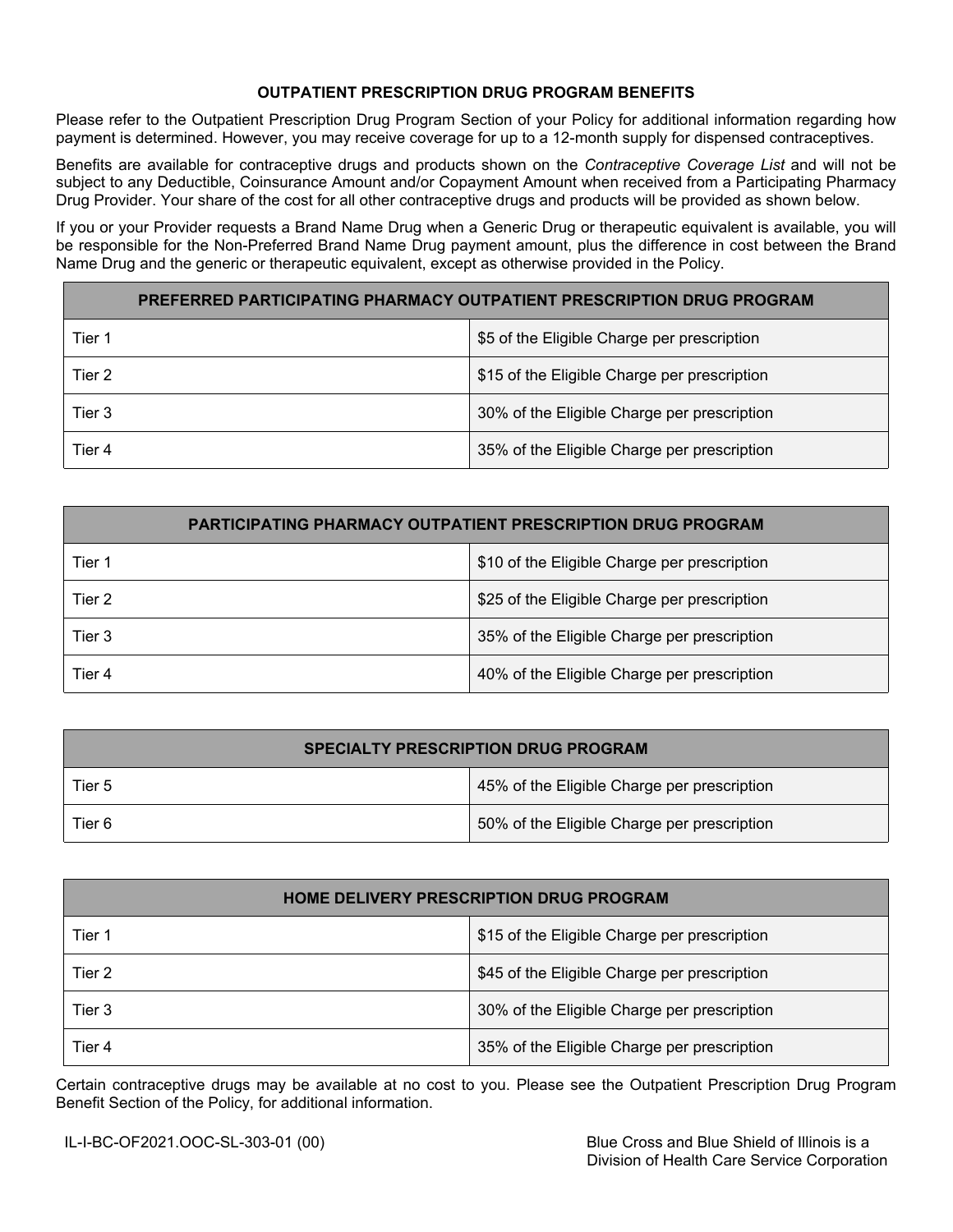# **NON-PARTICIPATING PHARMACY— OUTPATIENT PRESCRIPTION DRUG PROGRAM**

\*When Covered Drugs are obtained, including diabetic supplies from a Non-Participating Pharmacy or a non-Preferred Specialty Pharmacy Provider (other than a Participating Pharmacy), benefits will be provided at 50% of the amount that would have been received had the drugs been obtained from a Participating Pharmacy Provider minus the Deductible, if any. If an out-of-pocket expense limit is shown above for Non-Participating Providers, then only the Deductible, if any, Copayment Amount and Coinsurance Amount will apply towards the above out-of-pocket expense limit for Non-Participating Providers. However, no other expenses at such Non-Participating Pharmacy will apply towards the outof-pocket expense limit.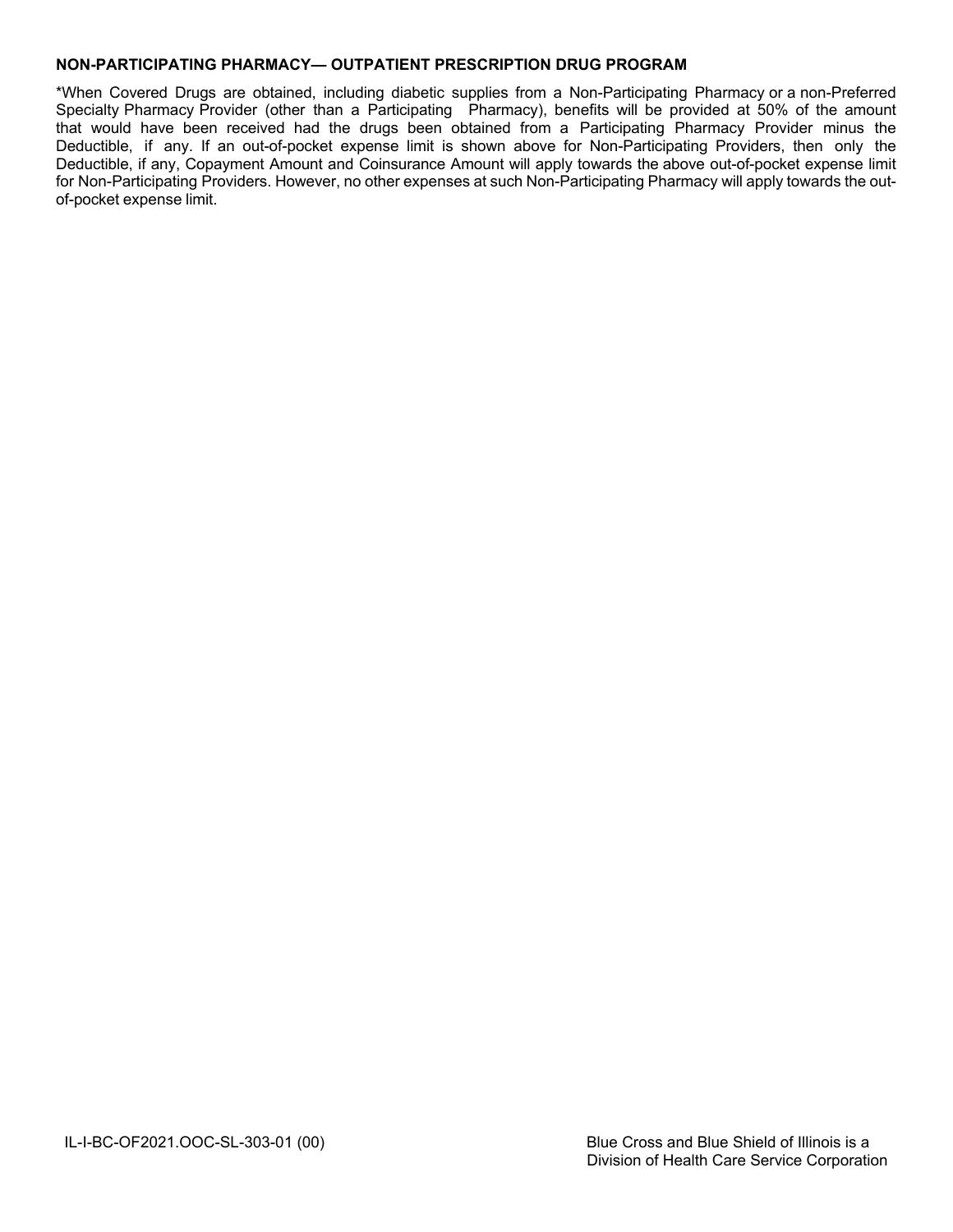## **Schedule of Pediatric Vision Coverage For Covered Persons Under Age 19**

| <b>Pediatric Vision Care Services</b>                                                                                                                                                                                                                                                                                                                                                                                                                                                                                                                                                                                                                                                                                                                                                                                                                                                                                                                                                                                                                                                                                                     | <b>Covered person Cost or</b><br><b>Discount when Covered</b><br>Services are received from a<br><b>Participating Vision Provider</b><br>(When a fixed-dollar<br>Copayment is due from the<br>covered person, the remainder<br>is payable under the Policy up<br>to the covered charge*) | <b>Allowance when</b><br><b>Covered Services</b><br>are received from a<br><b>Non-Participating</b><br><b>Vision Provider</b><br>(Maximum amount<br>payable under the<br>Policy, not to exceed<br>the retail costs)** |
|-------------------------------------------------------------------------------------------------------------------------------------------------------------------------------------------------------------------------------------------------------------------------------------------------------------------------------------------------------------------------------------------------------------------------------------------------------------------------------------------------------------------------------------------------------------------------------------------------------------------------------------------------------------------------------------------------------------------------------------------------------------------------------------------------------------------------------------------------------------------------------------------------------------------------------------------------------------------------------------------------------------------------------------------------------------------------------------------------------------------------------------------|------------------------------------------------------------------------------------------------------------------------------------------------------------------------------------------------------------------------------------------------------------------------------------------|-----------------------------------------------------------------------------------------------------------------------------------------------------------------------------------------------------------------------|
| dilation<br>Exam<br>(with<br>routine<br>as<br>necessary;<br>eye<br>examinations do not include professional services for<br>contact lenses):                                                                                                                                                                                                                                                                                                                                                                                                                                                                                                                                                                                                                                                                                                                                                                                                                                                                                                                                                                                              | No Copayment,                                                                                                                                                                                                                                                                            | Up to \$30                                                                                                                                                                                                            |
| Frames:                                                                                                                                                                                                                                                                                                                                                                                                                                                                                                                                                                                                                                                                                                                                                                                                                                                                                                                                                                                                                                                                                                                                   |                                                                                                                                                                                                                                                                                          |                                                                                                                                                                                                                       |
| "Provider-Designated" frame<br>Frames covered under the Policy are limited to the<br>provider-designated frames which include a selection of<br>frame sizes (including adult sizes) for children up to age<br>19. The Participating Vision Provider will show you the<br>selection of frames covered under the Policy. If you select<br>a frame that is not included in the provider-designated<br>frames covered under the Policy, you are responsible for<br>the difference in cost between the Participating Vision<br>Provider reimbursement amount for covered frames and<br>the retail price of the frame selected. If frames are<br>provided by a Non-Participating Vision Provider, benefits<br>are limited to the amount shown above. Any amount 1)<br>paid to the Non-Participating Vision Provider for the<br>difference in cost of a non-provider-designated frame or<br>2) that exceeds the maximum amount payable for a Non-<br>Participating Vision Provider supplied frame will not apply<br>to any applicable Deductible, Coinsurance, or out-of-<br>pocket<br>limit/out-of-pocket<br>expense<br>Coinsurance<br>maximum. | No Copayment                                                                                                                                                                                                                                                                             | Up to \$75                                                                                                                                                                                                            |
| Frequency:                                                                                                                                                                                                                                                                                                                                                                                                                                                                                                                                                                                                                                                                                                                                                                                                                                                                                                                                                                                                                                                                                                                                |                                                                                                                                                                                                                                                                                          |                                                                                                                                                                                                                       |
| Examination, Lenses or Contact Lenses<br>Frame                                                                                                                                                                                                                                                                                                                                                                                                                                                                                                                                                                                                                                                                                                                                                                                                                                                                                                                                                                                                                                                                                            | Once every 12-month benefit period<br>Once every 12-month benefit period                                                                                                                                                                                                                 |                                                                                                                                                                                                                       |
| Standard Plastic, Glass or Polycarbonate Spectacle<br>Lenses:                                                                                                                                                                                                                                                                                                                                                                                                                                                                                                                                                                                                                                                                                                                                                                                                                                                                                                                                                                                                                                                                             |                                                                                                                                                                                                                                                                                          |                                                                                                                                                                                                                       |
| Single Vision                                                                                                                                                                                                                                                                                                                                                                                                                                                                                                                                                                                                                                                                                                                                                                                                                                                                                                                                                                                                                                                                                                                             | No Copayment                                                                                                                                                                                                                                                                             | Up to $$25$                                                                                                                                                                                                           |
| <b>Bifocal</b>                                                                                                                                                                                                                                                                                                                                                                                                                                                                                                                                                                                                                                                                                                                                                                                                                                                                                                                                                                                                                                                                                                                            | No Copayment                                                                                                                                                                                                                                                                             | Up to $$40$                                                                                                                                                                                                           |
| <b>Trifocal</b>                                                                                                                                                                                                                                                                                                                                                                                                                                                                                                                                                                                                                                                                                                                                                                                                                                                                                                                                                                                                                                                                                                                           | No Copayment                                                                                                                                                                                                                                                                             | Up to \$55                                                                                                                                                                                                            |
| Lenticular                                                                                                                                                                                                                                                                                                                                                                                                                                                                                                                                                                                                                                                                                                                                                                                                                                                                                                                                                                                                                                                                                                                                | No Copayment                                                                                                                                                                                                                                                                             | Up to \$55                                                                                                                                                                                                            |
| <b>Standard Progressive Lens</b>                                                                                                                                                                                                                                                                                                                                                                                                                                                                                                                                                                                                                                                                                                                                                                                                                                                                                                                                                                                                                                                                                                          | No Copayment                                                                                                                                                                                                                                                                             | Up to \$55                                                                                                                                                                                                            |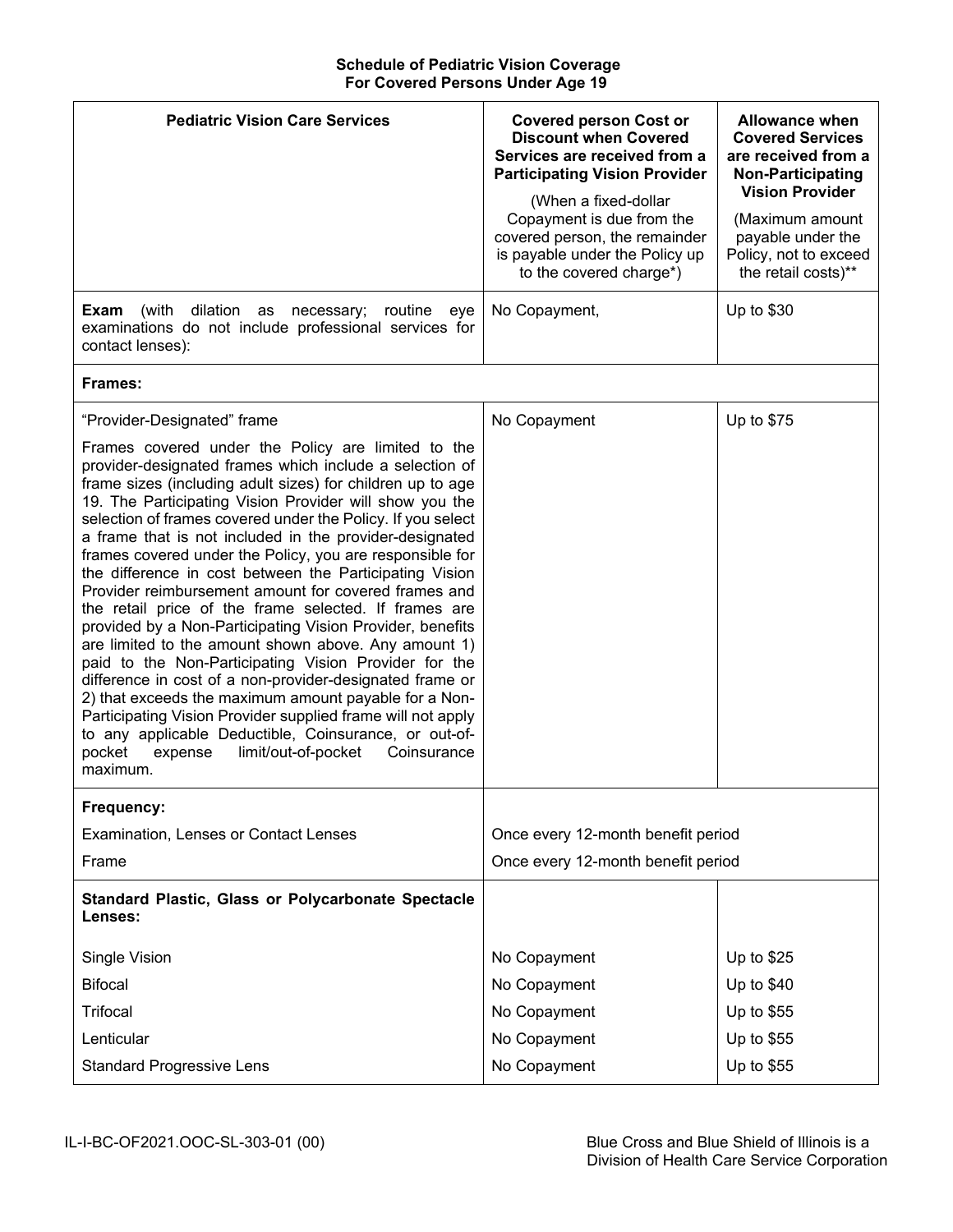| Lens Options (add to lens costs above):                                                                                                                                                                                                                                                                                                                                                                                                                                                                                                                                                                                                                                                                                                                                                                                                                                                                                             |                                                                                                                 |             |
|-------------------------------------------------------------------------------------------------------------------------------------------------------------------------------------------------------------------------------------------------------------------------------------------------------------------------------------------------------------------------------------------------------------------------------------------------------------------------------------------------------------------------------------------------------------------------------------------------------------------------------------------------------------------------------------------------------------------------------------------------------------------------------------------------------------------------------------------------------------------------------------------------------------------------------------|-----------------------------------------------------------------------------------------------------------------|-------------|
| <b>UV Treatment</b>                                                                                                                                                                                                                                                                                                                                                                                                                                                                                                                                                                                                                                                                                                                                                                                                                                                                                                                 | No Copayment                                                                                                    | Up to \$12  |
| <b>Standard Plastic Scratch Coating</b>                                                                                                                                                                                                                                                                                                                                                                                                                                                                                                                                                                                                                                                                                                                                                                                                                                                                                             | No Copayment                                                                                                    | Up to $$12$ |
| Standard Polycarbonate -                                                                                                                                                                                                                                                                                                                                                                                                                                                                                                                                                                                                                                                                                                                                                                                                                                                                                                            | No Copayment                                                                                                    | Up to \$32  |
| Photocromatic / Transitions Plastic                                                                                                                                                                                                                                                                                                                                                                                                                                                                                                                                                                                                                                                                                                                                                                                                                                                                                                 | No Copayment                                                                                                    | Up to \$57  |
| Contact Lenses: (Contact lens allowance includes<br>materials only)                                                                                                                                                                                                                                                                                                                                                                                                                                                                                                                                                                                                                                                                                                                                                                                                                                                                 | 100% coverage for provider-<br>designated contact lenses                                                        |             |
| Elective -                                                                                                                                                                                                                                                                                                                                                                                                                                                                                                                                                                                                                                                                                                                                                                                                                                                                                                                          |                                                                                                                 |             |
| <b>Extended Wear Disposables</b>                                                                                                                                                                                                                                                                                                                                                                                                                                                                                                                                                                                                                                                                                                                                                                                                                                                                                                    | Up to 6 months supply of<br>monthly or 2 week disposable,<br>single vision spherical or toric<br>contact lenses | Up to \$150 |
| Daily Wear / Disposable                                                                                                                                                                                                                                                                                                                                                                                                                                                                                                                                                                                                                                                                                                                                                                                                                                                                                                             | Up to 3 months supply of daily<br>disposable,<br>single<br>vision<br>spherical contact lenses                   | Up to \$150 |
| Conventional                                                                                                                                                                                                                                                                                                                                                                                                                                                                                                                                                                                                                                                                                                                                                                                                                                                                                                                        | 1 pair from selection of provider-<br>designated contact lenses                                                 | Up to \$150 |
| Medically Necessary contact lenses -                                                                                                                                                                                                                                                                                                                                                                                                                                                                                                                                                                                                                                                                                                                                                                                                                                                                                                |                                                                                                                 | Up to \$210 |
| Preauthorization is required to be considered for benefits<br>(see details below)                                                                                                                                                                                                                                                                                                                                                                                                                                                                                                                                                                                                                                                                                                                                                                                                                                                   |                                                                                                                 |             |
| Contact lenses covered under the Policy are limited to the<br>provider- designated contact lenses. The Participating<br>Vision Provider will inform you of the contact lens<br>selection covered under the Policy. If you select a lens<br>that is not included in the pediatric lens selection covered<br>under the Policy, you are responsible for the difference in<br>between the Participating Vision<br>Provider<br>cost<br>reimbursement amount for covered contact lenses and<br>the retail price of the contact lenses selected. Any amount<br>1) paid to the Participating Vision Provider for the<br>difference in cost of a non-provider-designated contact<br>lens or 2) that exceeds the maximum amount payable for<br>Non-Participating Vision Provider supplied contact lenses<br>will not apply to any applicable Deductible, Coinsurance,<br>or out-of-pocket expense limit/out-of-pocket coinsurance<br>maximum. |                                                                                                                 |             |
| Routine eye exams do not include professional services for contact lens evaluations. Any annlicable fees are the                                                                                                                                                                                                                                                                                                                                                                                                                                                                                                                                                                                                                                                                                                                                                                                                                    |                                                                                                                 |             |

Routine eye exams do not include professional services for contact lens evaluations. Any applicable fees are the responsibility of the patient.

# **Value-added features:**

**Laser vision correction:** You will receive a discount for traditional LASIK and custom LASIK from Participating Physicians and contracted laser centers. You must obtain Preauthorization for this service in order to receive coverage. Prices/discounts may vary by state and are subject to change without notice.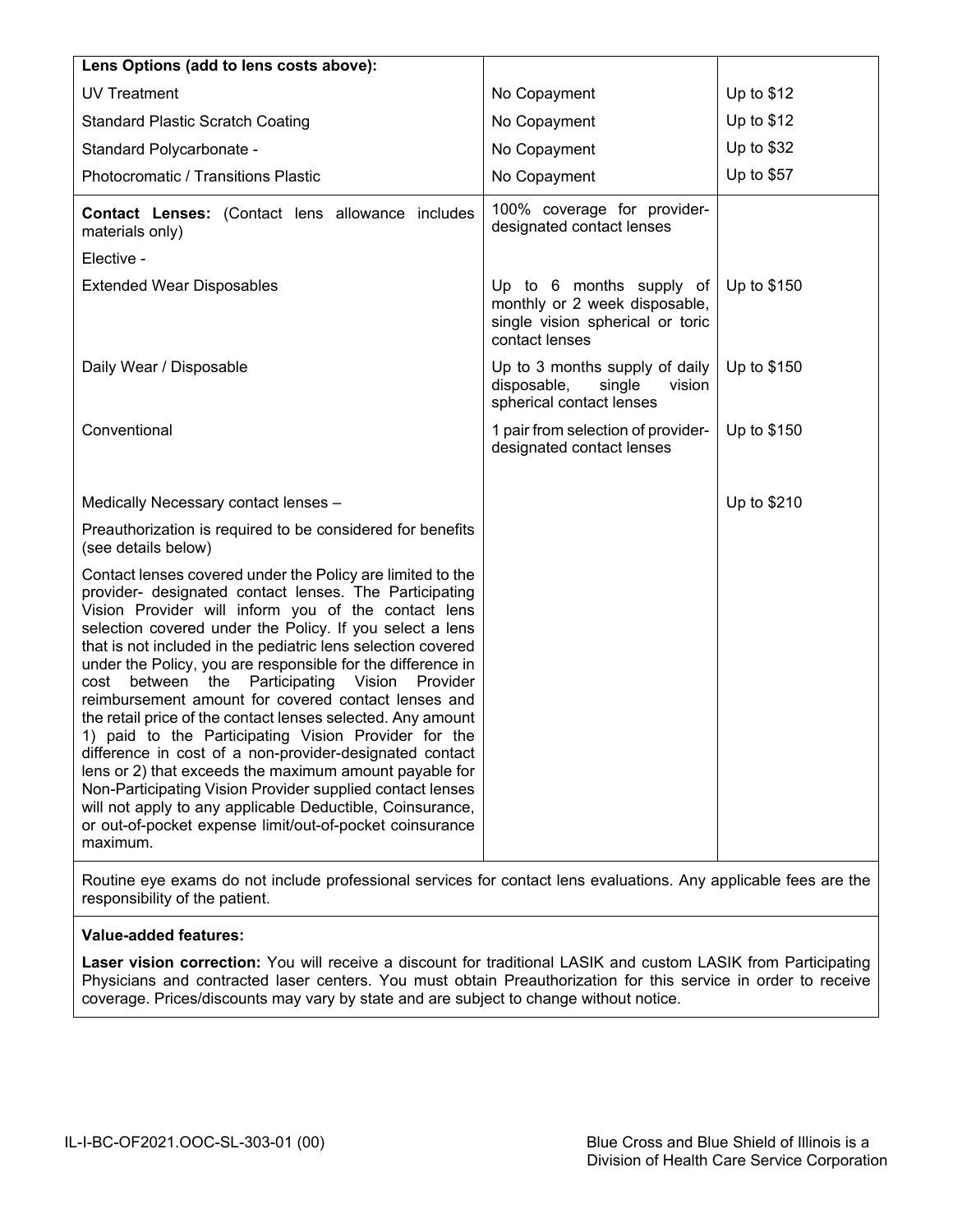# **Additional Benefits**

**Medically Necessary contact lenses:** Contact lenses may be determined to be medically necessary and appropriate in the treatment of patients affected by certain conditions. In general, contact lenses may be medically necessary and appropriate when the use of contact lenses, in lieu of eyeglasses, will result in significantly better visual and/or improved binocular function, including avoidance of diplopia or suppression. Contact lenses may be determined to be medically necessary in the treatment of the following conditions:

keratoconus, pathological myopia, aphakia, anisometropia, aniseikonia, aniridia, corneal disorders, post-traumatic disorders, irregular astigmatism.

Medically necessary contact lenses are covered in lieu of other eyewear. Participating providers will obtain the necessary preauthorization for these services.

Low Vision: Low vision is a significant loss of vision but not total blindness. Ophthalmologists and optometrists specializing in low vision care can evaluate and prescribe optical devices, and provide training and instruction to maximize the remaining usable vision for our members with low vision.

With prior approval from Blue Cross and Blue Shield of Illinois, covered persons who required low-vision services and optical devices are entitled to the following coverage, with both Participating and Non-Participating Providers:

**Low Vision Evaluation:** One comprehensive evaluation every five years (Non-Participating Allowance of \$300). This examination, sometimes called a functional vision assessment, can determine distance and clarity of vision, the size of readable print, the existence of blind spots or tunnel vision, depth perception, eye-hand coordination, problems perceiving contrast and lighting requirements for optimum vision.

**Low Vision Aid:** Covered for one device per year such as high-power spectacles, magnifiers and telescopes (Non-Participating Allowance of \$600 per device and \$1200 lifetime). These devices are utilized to maximize use of available vision, reduce problems of glare or increase contrast perception, based on the individual's vision goals and lifestyle needs.

**Follow-up care:** Four visits in any five-year period (Non-Participating Allowance of \$100 per visit).

**Warranty:** Warranty limitations may apply to Provider or retailer supplied frames and/or eyeglass lenses. Please ask your Provider for details of the warranty that is available to you.

The "covered charge" is the rate negotiated with Participating Vision Providers for a particular Covered Service.

# \*\* **THE PLAN PAYS THE LESSER OF THE ALLOWANCE NOTED OR THE RETAIL COST. RETAIL PRICES VARY BY LOCATION.**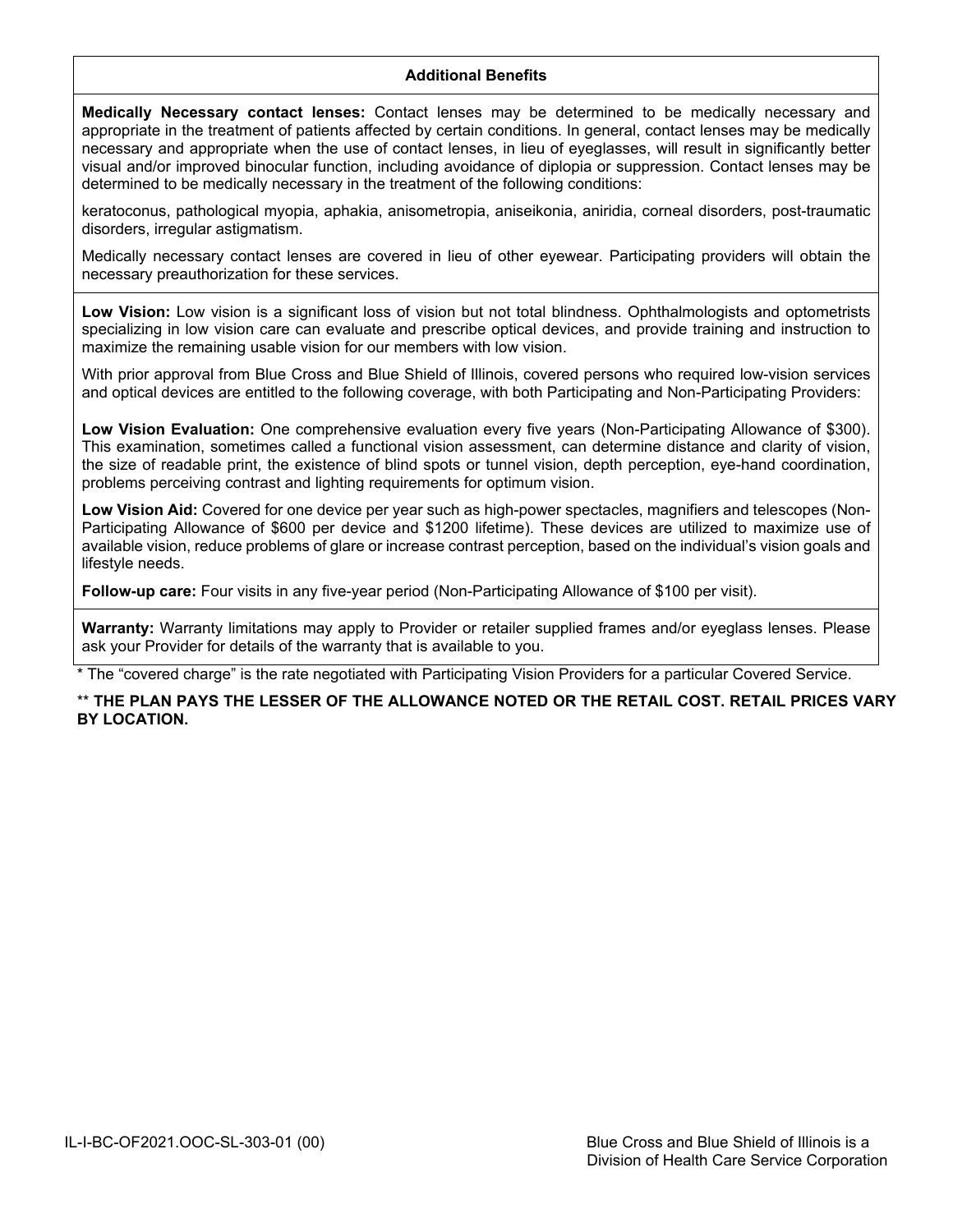### **EXCLUSIONS AND LIMITATIONS**:

Hospitalization, services and supplies which are not Medically Necessary.

Services or supplies that are not specifically mentioned in the Policy.

Services or supplies for any illness or injury arising out of or in the course of employment for which benefits are available under any Workers' Compensation Law or other similar laws whether or not you make a claim for such compensation or receive such benefits. However, this exclusion shall not apply if you are a corporate officer of any domestic or foreign corporation and are employed by the corporation and elect to withdraw yourself from the operation of the Illinois Workers' Compensation Act according to the provisions of the Act.

Services or supplies that are furnished to you by the local, state or federal government and for any services or supplies to the extent payment or benefits are provided or available from the local, state or federal government (for example, Medicare) whether or not that payment or benefits are received, (except in the case of Medicare), except however, this exclusion shall not be applicable to medical assistance benefits under Article V, VI or VII of the Illinois Public Aid Code (Ill. Rev. Stat. ch. 23 §1-1 et seq.) or similar legislation of any state, benefits provided in compliance with the Tax Equity and Fiscal Responsibility Act or as otherwise provided by law.

Services and supplies for any illness or injury occurring on or after your Coverage Date as a result of war or an act of war.

Services or supplies that do not meet accepted standards of medical and/or dental practice.

Experimental/Investigational Services and Supplies and all related services and supplies, except as may be provided under the Policy for a) Routine Patient Costs associated with Experimental/Investigational cancer treatment, if you are a qualified individual participating in a qualified clinical cancer trial, if those services or supplies would otherwise be covered under the Policy if not provided in connection with a qualified cancer trial program and b) applied behavior analysis used for the treatment of Autism Spectrum Disorder(s).

Custodial Care Service.

Long Term Care Service.

Respite Care Service, except as specifically mentioned under the Hospice Care Program section of the Policy.

Inpatient Private Duty Nursing.

Services or supplies received during an Inpatient stay when the stay is solely related to behavioral, social maladjustment, lack of discipline or other antisocial actions which are not specifically the result of Mental Illness. This does not include services or supplies provided for the treatment of an injury resulting from an act of domestic violence or a medical condition (including both physical and mental health conditions.).

Cosmetic Surgery and related services and supplies, except for the correction of congenital deformities or for conditions resulting from accidental injuries, scars, tumors or diseases.

Services or supplies for which you are not required to make payment or would have no legal obligation to pay if you did not have this or similar coverage.

Charges for failure to keep a scheduled visit or charges for completion of a Claim form.

Personal hygiene, comfort or convenience items commonly used for other than medical purposes, such as air conditioners, humidifiers, physical fitness equipment, televisions and telephones.

Special braces, specialized equipment, appliances, or ambulatory apparatus, except as specifically mentioned in the Policy.

Blood derivatives which are not classified as drugs in the official formularies.

Eyeglasses, contact lenses or cataract lenses and the examinations for prescribing or fitting of glasses or contact lenses or for determining the refractive state of the eye which are not Medically Necessary, except as specifically mentioned in the Policy. This is exclusion is not applicable to children as described in the Policy.

Treatment of flat foot conditions and the prescription of supportive devices for such conditions and the treatment of subluxations of the foot or routine foot care.

Routine foot care, except for persons diagnosed with diabetes.

Immunizations, unless otherwise specified in the Policy.

Maintenance Occupational Therapy, Maintenance Physical Therapy and Maintenance Speech Therapy, except as specifically mentioned in the Policy.

Acupuncture, whether for medical or anesthesia purposes.

Maintenance Care.

Hearing aids, except for bone anchored hearing aids (osseointegrated auditory implants), or examinations for the prescription or fitting of hearing aids, unless otherwise specified in the Policy. This exclusion is not applicable to children as described in the Policy.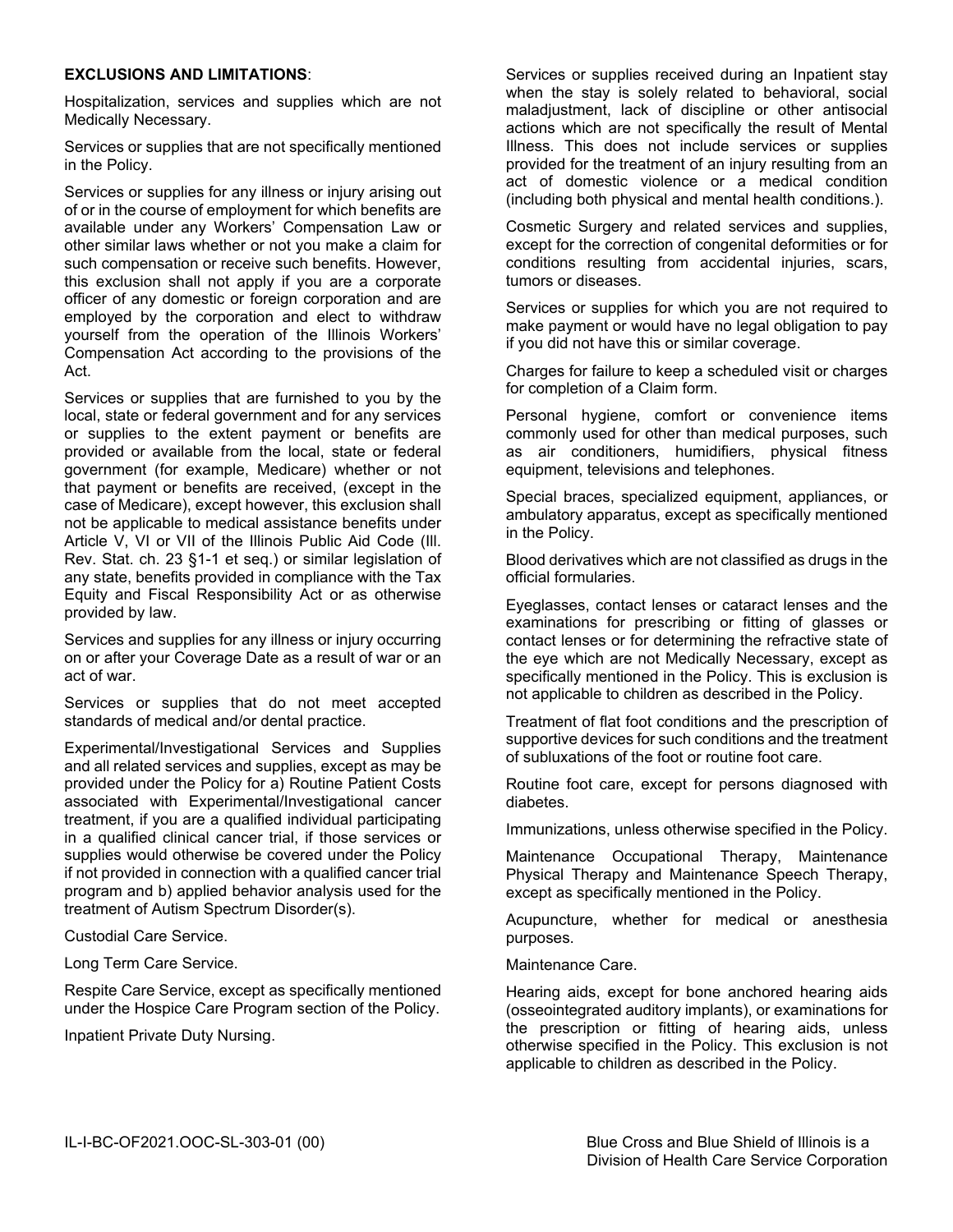Diagnostic Service as part of determination of the refractive errors of the eyes, auditory problems, surveys, case finding, research studies, screening, or similar procedures and studies, or tests which are Experimental/Investigational, unless otherwise specified in the Policy.

Procurement or use of prosthetic devices, special appliances and surgical implants which are for cosmetic purposes, for the comfort and convenience of the patient, or unrelated to the treatment of a disease or injury.

Wigs (also referred to as cranial prostheses), unless otherwise specified in the Policy.

Services and supplies rendered or provided for human organ or tissue transplants other than those specifically mentioned in the Policy.

Reversals of vasectomies.

Any related services to a non-covered service except for routine patient care for participants in an Approved Clinical Trial.

Any drugs and medicines, except as may be provided under Outpatient Prescription Drug Program Benefits, that are:

- Dispensed by a Pharmacy and received by you while covered under the Policy,
- Dispensed in a Provider's office or during confinement in a Hospital or other acute care institution or facility and received by you for use on an Outpatient basis,
- Over-the-counter drugs and medicines; or drugs for which no charge is made,
- Prescription antiseptic or fluoride mouthwashes, mouth rinses or topical oral solutions or preparations.

Repair and replacement for appliances and/or devices due to misuse or loss, except as specifically mentioned in the Policy.

Habilitative Services that are solely educational in nature or otherwise paid under State or Federal law for purely educational services.

Notwithstanding any provision in the Policy to the contrary, any services and/or supplies provided to you outside the United States, unless you receive Emergency Accident Care or Emergency Medical Care.

- Benefits will not be provided for any selfadministered drugs dispensed by a Physician.
- Services and supplies from more than one Provider on the same day(s) to the extent benefits are duplicated.
- Behavioral health services provided at behavioral modification facilities, boot camps, emotional group academies, military schools, therapeutic boarding schools, wilderness programs, halfway houses and group homes, except for Covered Services provided by appropriate Providers as defined in this Policy. Any of the following applied behavior analysis (ABA) related services;
- Services with a primary diagnosis that is not Autism Spectrum Disorder;
- Services that are facilitated by a Provider that is not properly credentialed. Please see the definition of "Qualified ABA Provider" in the DEFINITIONS SECTION of this Policy;
- Activities primarily of an educational nature;
- Shadow or companion services; or
- Any other services not provided by an appropriately licensed Provider in accordance with nationally accepted treatment standards.